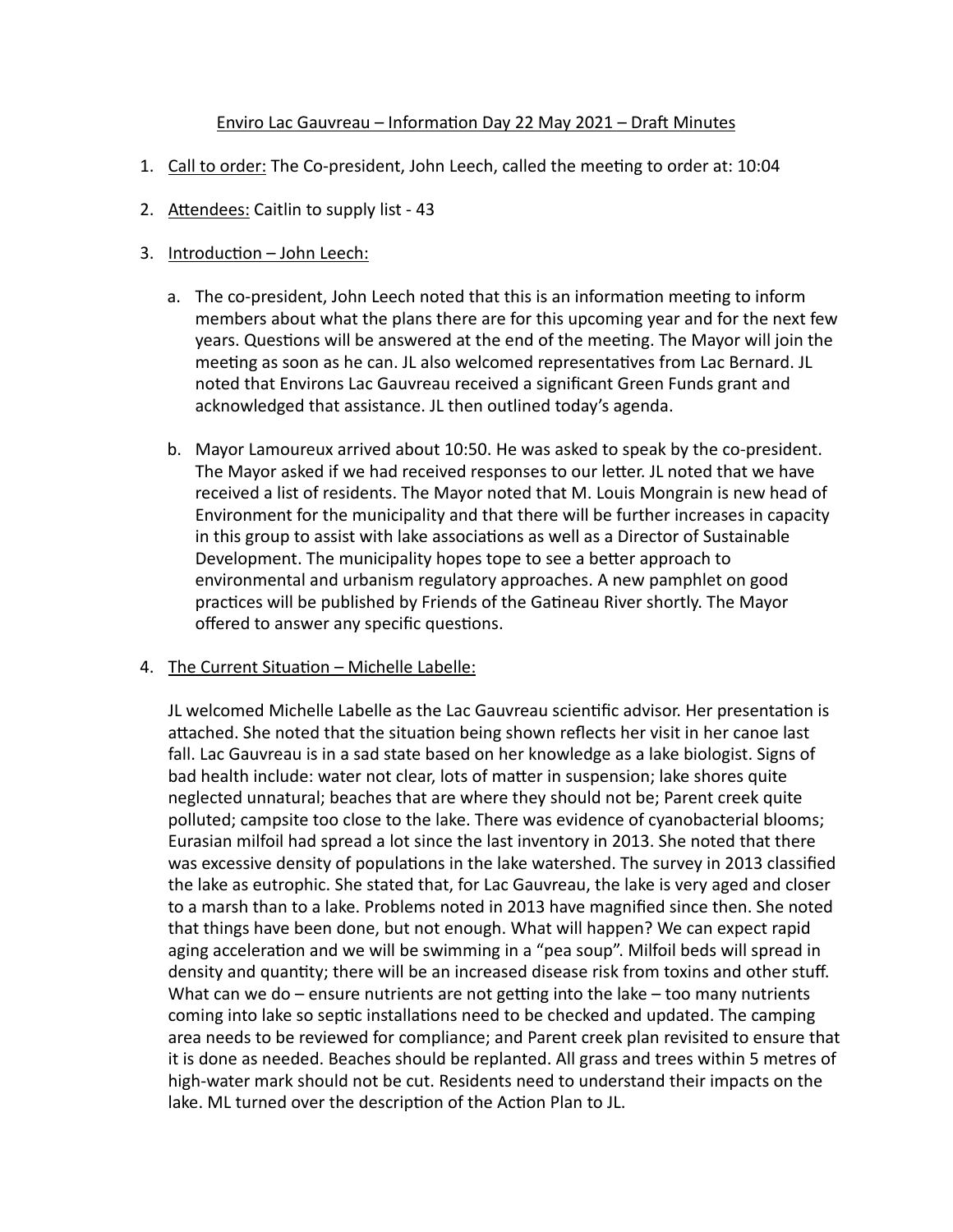# 5. Action Plan - John Leech:

JL reflected on ML's very serious assessment of the lake's status. The BoD has put together a three-year action plan. (Attached). Year one priorities include education and promotion; water testing  $-$  fecal coliform (ongoing x 20 years) and chemical testing (stopped by municipality five years  $ago - to$  be re-instituted); scientific advice; shoreline and habitat restoration; and Milfoil abatement. JL noted that the full Action Plan was on the website and focused on Milfoil for this meeting. Plans include increased signage, planning for direct treatment of weed beds, best practices for weed removal. The municipality is being asked to participated fully on the direct planning for weed bed abatement for all area lakes. Residents also have a responsibility to avoid all areas inside red buoys and work on redoing shoreline areas as per the next presentation.

- 6. Shoreline Restoration Daniel Kobewka (Risk de Lange team member): DK (presentation attached) reiterated some of the points presented by Michelle Labelle. He showed his own property (he is a new resident) as an example of a badly managed shoreline. Suggested action includes: Working with appropriate experts, development of a plan on how to naturalize a shoreline. A workshop will be held at Dan's property to show what to do. After that, there will be a free consultation available to determine the specific needs at individual properties. To sign up, contact Daniel at: [dkobewka@gmail.com](mailto:dkobewka@gmail.com)
- 7. Communication Comms team (Phil Allen, Monica Blalock, Réjean Belcourt): PA did the presentation (attached). Outreach to members and others is ongoing  $$ including other lakes with similar problems - on actions that can be taken. The history of communications has been sporadic in the past and the team plans to improve this. Priorities, as previously noted, were reiterated. This team is working on education, promotion, and inclusion. To promote activities such as the shoreline restoration project, to reach out to the membership, to inform, and to engage. All these areas of activity integrate with the others. Platforms – website, emails, newsletter, Facebook and door to door. A new website is coming to provide greater clarity and better organization. Emails will target one issue per message in an e blast fashion. Work is ongoing on a Facebook page to determining the best way forward. Regular mail will happen but be less intensive. Door-to-door will happen when it is possible to do so. A new logo has also been developed and will have a new branded name as Environs Lac Gauvreau while the provincially registered name will remain the same. PA then presented a glimpse of the new website which will present an easier navigation format. A parallel French website will also be available. The committee needs volunteers to help with the task of translation. Hopefully the website will launch in the middle of the summer.
- 8. Membership Membership Team: (Caitlin McLaughlin and Matt Belanger)

CM presented a report. She noted the need for participation and trust. There are over 200 buildings in the watershed and we have 90 or so members. An effort is underway to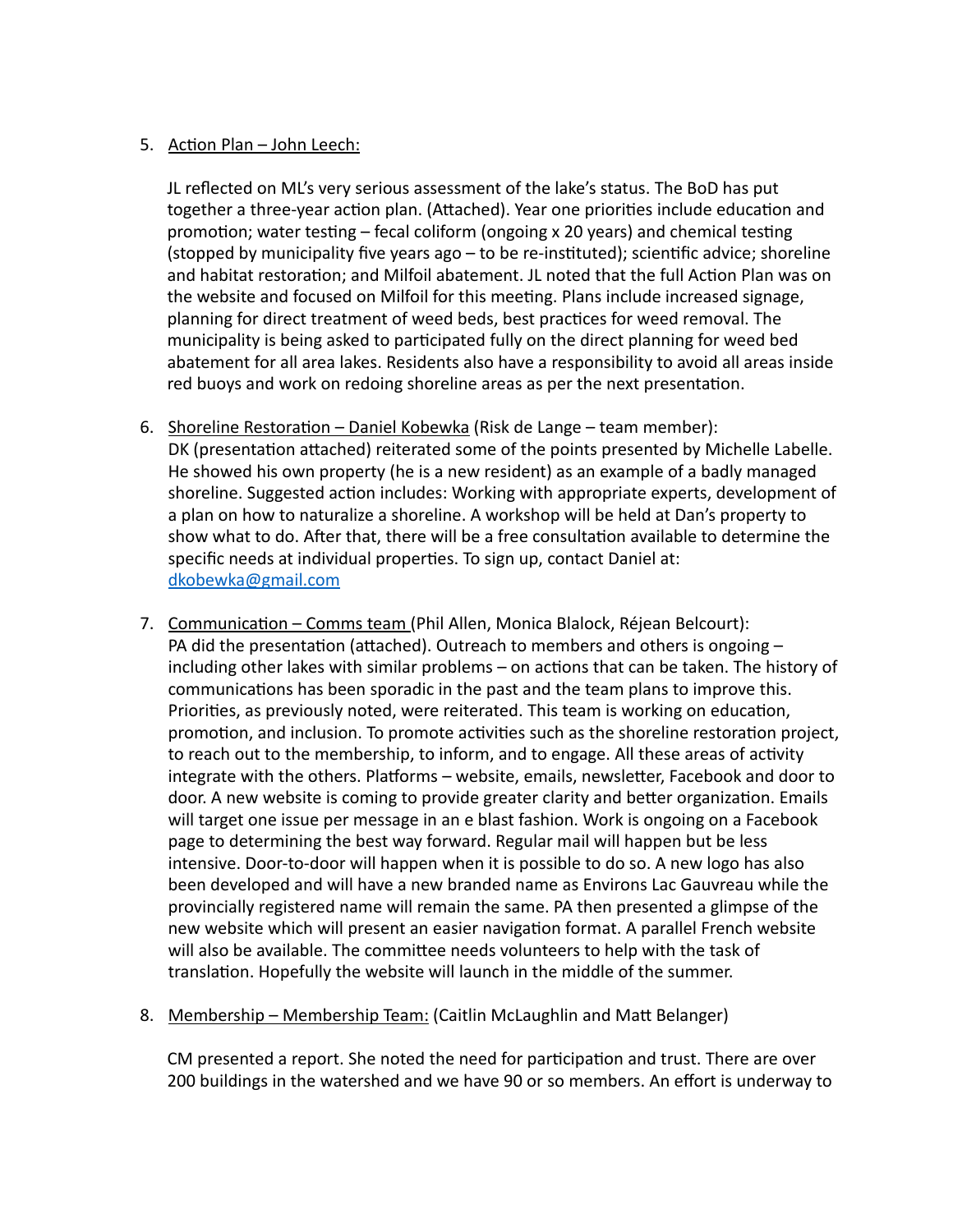improve membership and once Covid 19 is under control, efforts will be made to hold face to face events such as community bar b q's.

### 9. Q and A – Moderated, answers from BoD Members:

JL state that CM will moderate the Q and A.

Monica Blaylock: Question to the Mayor, biologist, and committee: She is also working on the comms committee and is new to the lake as of October 2020. Re: three-year plan: Is there a municipal subcommittee working on new bylaws which will allow ELG to work with the municipality and to start on work compatible with the new bylaws? Mayor Lamoureux: Two aspects  $-$  first is to ensure respect of regulations via efforts of communication., enforcement is a challenge due to the size of the municipality so folks need to comply. Review of regulations is also underway and will continue over the next year or so. Associations can comment on their perspectives on the existing bylaws – what is needed, what is not needed. All reviews will have a mandated consultation process as well. MB thanked the mayor for this opportunity to work with the municipality.

Written Question – anonymous – What specific actions can property owners take to deal with Milfoil? JL noted that at present, the Ministry of Environment states that property owners may clear milfoil by cutting, pulling it out, or putting a covering over it but the Association must get a ruling from the Ministry of Flora and Fauna. A workshop on this subject may be planned in the future.

Manon Roux - Question related to the Rue Fortin housing development which has culverts that flood backyards and go directly to the lake as runoff. A study was done last year but it is unclear what will be done. Can the Mayor clarify this? The Mayor responded that he has also been in discussion with Dan Smith. The Mayor noted that, in general, the municipality can't intervene on private land including private roads such as Ch. Murray. A hydrogeological survey has been done. There is one place where the municipality can intervene – at the junction of Ch. Murray and Fortin. At that location, there has apparently been a significant increase in run-off. This is the only place where the municipality can intervene and is planning to do so. The Mayor also noted that the survey showed that run-off from other culverts has not increased significantly. WRT to tree cuttings on Ch. Fortin – this work was going on before approval of an allotment plan. The work has been stopped and the developer now must go through the proper approval process. The municipality is aware of the risk to Lac Gauvreau and will factor these concerns into the approval process. The run-off at the junction on Fortin and Murray will be redirected.

Anonymous from several members – for Michelle Labelle – Please clarify why it might be dangerous to swim in the lake? ML when I saw this, it was a intense late fall bloom covering the Murray Bay. Cyanobacteria release toxins when they die. Only 5% release harmful toxins. Of these 5% only 1 % of these can cause neurological issues – the incidence has been so low (only found once over many years of testing in Quebec lakes)